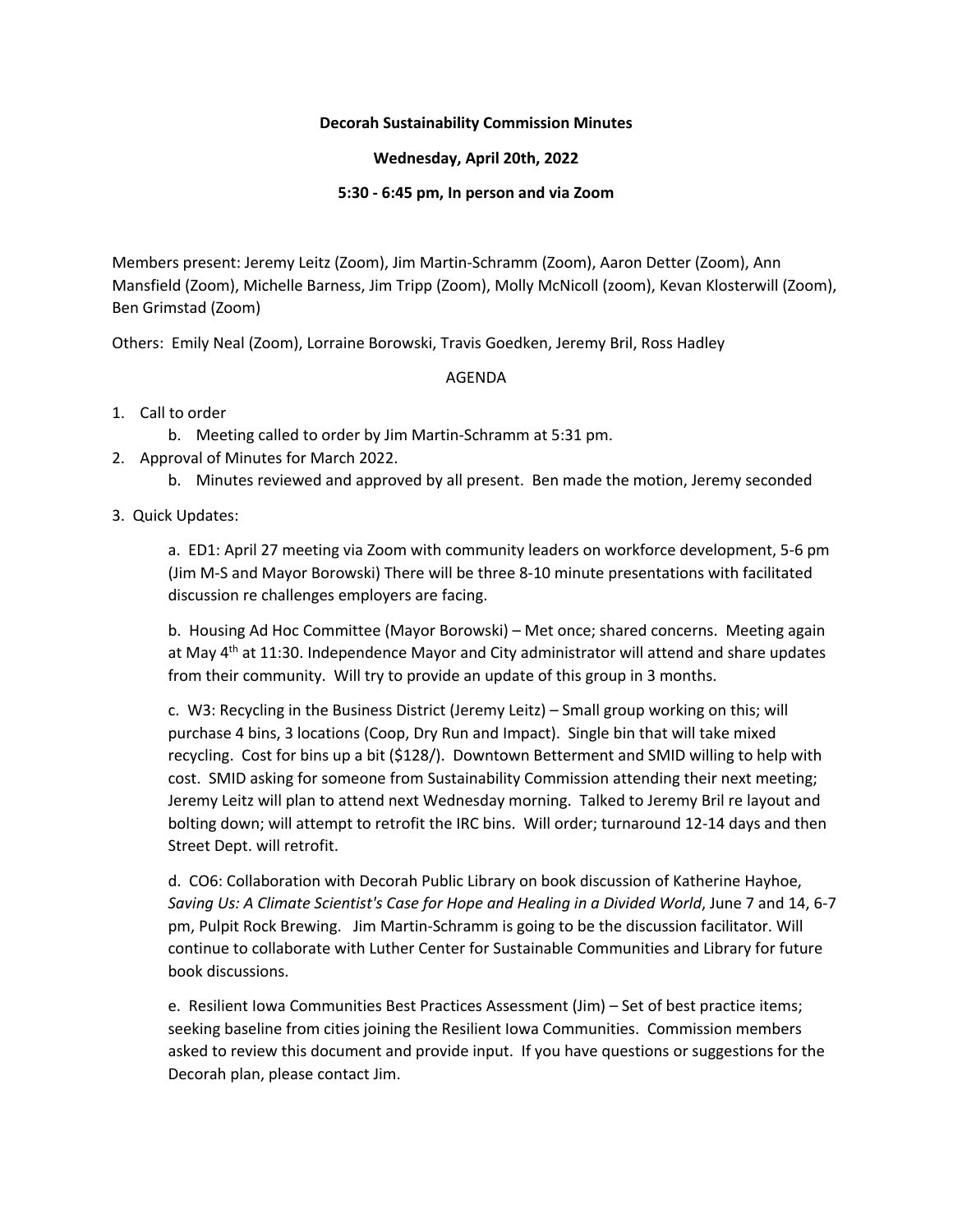#### 4. Action Items:

a. AW20: DSC recommendation to City Council that the City of Decorah participate in the "Beyond Pesticides" program available through Resilient Iowa Communities and utilize \$1,000 of "Sustainability Funds" to defer a portion of the \$9,500 cost. (presented by Molly McNicoll) Motion made by Jim Martin-Schramm. Seconded by Michelle Barnes. Motion carries unanimously.

- Discussion: City is probably in an ok position for the parks for low pesticide and fertilizer use. However, Parks would like to improve the turf in the parks and they're interested in this program. Andy Nimrod is willing to go to the training. Low pesticide and organic turf approach. Luther Facilities will also participate. Only requirement is to get signature of participants. Molly will send Travis a copy of the agreement to review. Molly is willing to be available at the City Council meeting when it's discussed.

### 5. Discussion Items:

a. E8: EV Charging location and fee structure (Jeremy Bril). See attachment to April meeting agenda, which is an email from Jon Jensen, Director for Luther Center for Sustainable Communities.

- Jeremy Bril; in process of installing these charging stations. Ordinance making its way through the council for establishing a charging fee. Received a lot of feedback. Concerns re the "above and beyond idling fee". Target user is daily visitors to Decorah. Looking for feedback. Travis reminded that the resolution for the cost structure needs to be applied across the city, not just these first 2 stations (that have been donated by Alliant). Discussion re overnight parking/use and idling fee. Emily will take this to council to say we'd like to accommodate for overnight visitors and possibly a grace period for the idling fee.

b. City Council Sustainability Plan revision and prioritization (Mayor Borowski and Emily Neal). See attachment to April meeting agenda: Copy of Sustainability Survey – Summary.xlsx.-

Discussion: View discussion tab; green cell is top 10% of ranking, red cell is bottom 10% ranking. Green cell – highest priority of council members for DSC. Column U: Note that Admin. Policy will be created as "Standard Operating Procedure" to require task to be done. Jim; is there a central place to go to review these policies? Travis asking for cooperative effort with DSC members and city department heads to create policies. Question from Travis - Example E.6. look at metric for completion – Jim recommends we remove this action item; not really possible to accomplish. Also E.7. – city council wants intermediate targets, we need a road map to get where we're going. Aaron- we all need to be thinking about the metrics as we review. E.9. Removed. T.2. Regional Transportation Plan - Removed- believed to be outside of scope of Decorah. Aaron is working with Council person Steve Zittergruen on the transportation plan; many of the points will be addressed in the update. S.3 and S.4 move to Council's plan. AW.30 – best determined by city staff. Very helpful to get this direction from the City Council. Will look forward to Travis reaching out to subcommittees for further work on policies, etc.

c. Land Use: Issues raised by Kwik Star development (Michelle Barness)